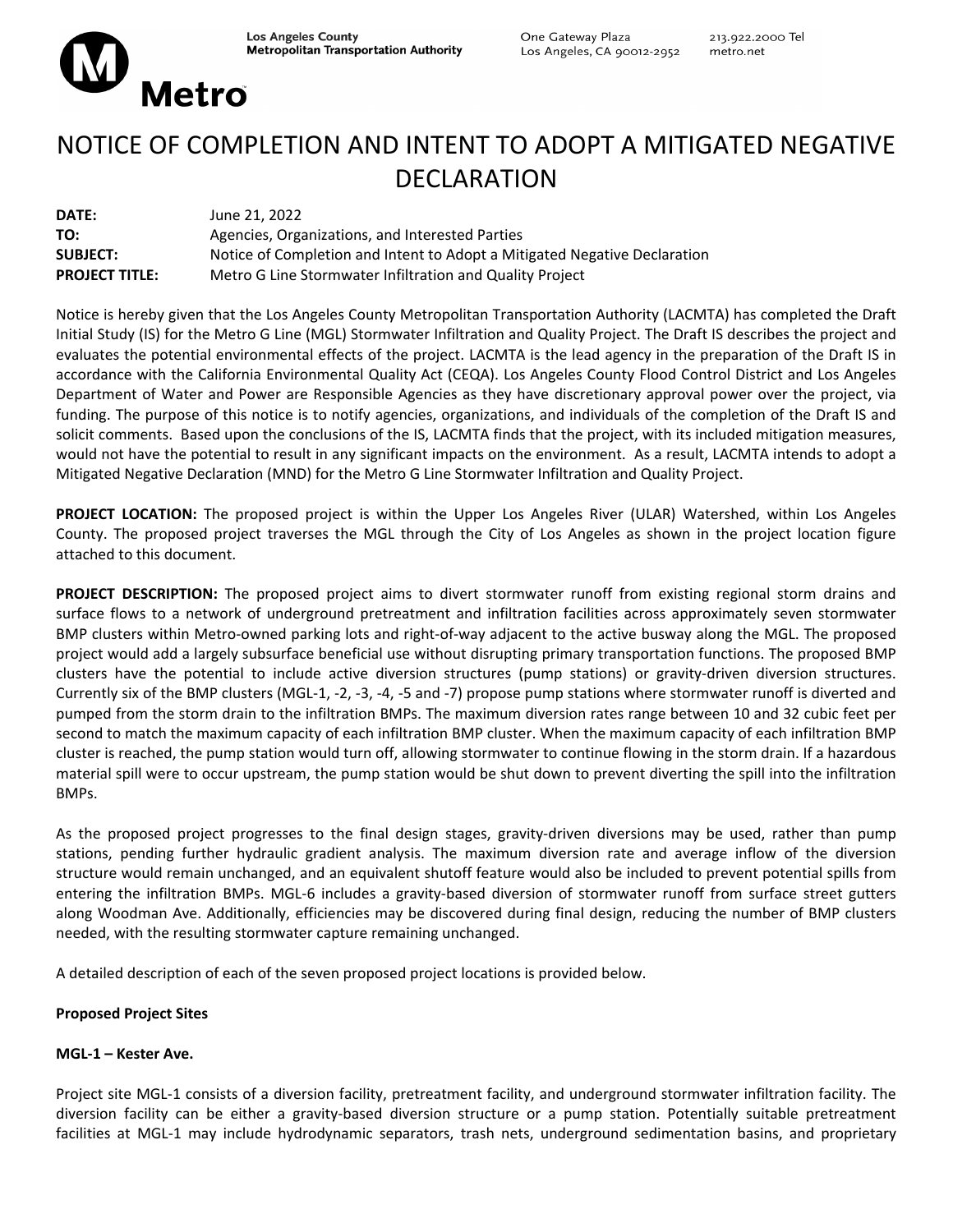Metro G Line Stormwater Infiltration & Quality Project Notice of Intent Page 2

filtration devices. The underground stormwater infiltration facility may be designed as either an array of nested drywells or a single infiltration gallery with equivalent infiltration capacity. The specific diversion, pretreatment, and infiltration facilities will be determined during the progressive design‐build stage. The majority of the proposed project elements would be constructed underneath the MGL right‐of‐way, extending to approximately 500 feet west of Kester Ave. A small proportion of the conveyance pipes would be underneath the public right‐of‐way. The proposed project site would connect to and divert stormwater and dry‐weather runoff from the existing storm drain parallel to Kester Ave. (Storm Drain ID: BI0108). The approximate drainage area to MGL‐1 is 308 acres.

## **MGL‐2 – Cedros Ave.**

Project site MGL‐2 consists of a diversion facility, pretreatment facility, and underground stormwater infiltration facility. The diversion facility can be either a gravity‐based diversion structure or a pump station. Potentially suitable pretreatment facilities at MGL‐2 include hydrodynamic separators, trash nets, underground sedimentation basins, and proprietary filtration devices. The underground stormwater infiltration facility may be designed as either an array of nested drywells or an infiltration gallery with equivalent infiltration capacity. The specific diversion, pretreatment, and infiltration facilities will be determined during the progressive design‐build stage. The majority of the proposed project elements would be within the MGL right‐of‐way, extending to approximately 800 feet west of Cedros Ave. A small proportion of the conveyance pipes would be underneath the public right-of-way. The proposed project site would connect to and divert stormwater and dry-weather runoff from the existing storm drain parallel to Cedros Ave. (Storm Drain ID: Cedros Ave. Drain). The approximate drainage area to MGL‐2 is 683 acres.

#### **MGL‐3 – Van Nuys Ave.**

Project site MGL‐3 consists of a diversion facility, pretreatment facility, and underground stormwater infiltration facility. The diversion facility can be either a gravity‐based diversion structure or a pump station. Potentially suitable pretreatment facilities at MGL‐3 include hydrodynamic separators, trash nets, underground sedimentation basins, and proprietary filtration devices. The underground stormwater infiltration facility may be designed as either an array of nested drywells or an infiltration gallery with equivalent infiltration capacity. The specific diversion, pretreatment, and infiltration facilities will be determined during the progressive design‐build stage. The majority of the proposed project elements would be underneath the existing Metro‐owned parking lot east of Van Nuys Blvd. A small proportion of the conveyance pipes would be underneath the public right‐of‐way. The proposed project site would connect to and divert stormwater and dry‐weather runoff from the existing storm drain parallel to Van Nuys Ave. (Storm Drain ID: BI0056). The approximate drainage area to MGL‐3 is 197 acres.

#### **MGL‐4 – Hazeltine Ave.**

Project site MGL‐4 consists of a diversion facility, pretreatment facility, and underground stormwater infiltration facility. The diversion facility can be either a gravity‐based diversion structure or a pump station. Potentially suitable pretreatment facilities at MGL‐4 include hydrodynamic separators, trash nets, underground sedimentation basins, and proprietary filtration devices. The underground stormwater infiltration facility may be designed as either an array of nested drywells or an infiltration gallery with equivalent infiltration capacity. The specific diversion, pretreatment, and infiltration facilities will be determined during the progressive design-build stage. The majority of the proposed project elements would be underneath the existing Metro‐owned parking lot west of Hazeltine Ave. A small proportion of the conveyance pipes would be underneath the public right‐of‐way. The proposed project site would connect to and divert stormwater and dry‐weather runoff from the existing storm drain parallel to Hazeltine Ave. (Storm Drain ID: BI9203). The approximate drainage area to MGL‐4 is 579 acres.

#### **MGL‐5 – Ranchito Ave.**

Project site MGL‐5 consists of a diversion facility, pretreatment facility, and underground stormwater infiltration facility. The diversion facility can be either a gravity‐based diversion structure or a pump station. Potentially suitable pretreatment facilities at MGL‐5 include hydrodynamic separators, trash nets, underground sedimentation basins, and proprietary filtration devices. The underground stormwater infiltration facility may be designed as either an array of nested drywells or an infiltration gallery with equivalent infiltration capacity. The specific diversion, pretreatment, and infiltration facilities will be determined during the progressive design‐build stage. The majority of the proposed project elements would be within the MGL right‐of‐way, extending to approximately 300 feet east of Ranchito Ave. A small proportion of the conveyance pipes would be underneath the public right-of-way. The proposed project site would connect to and divert stormwater and dry-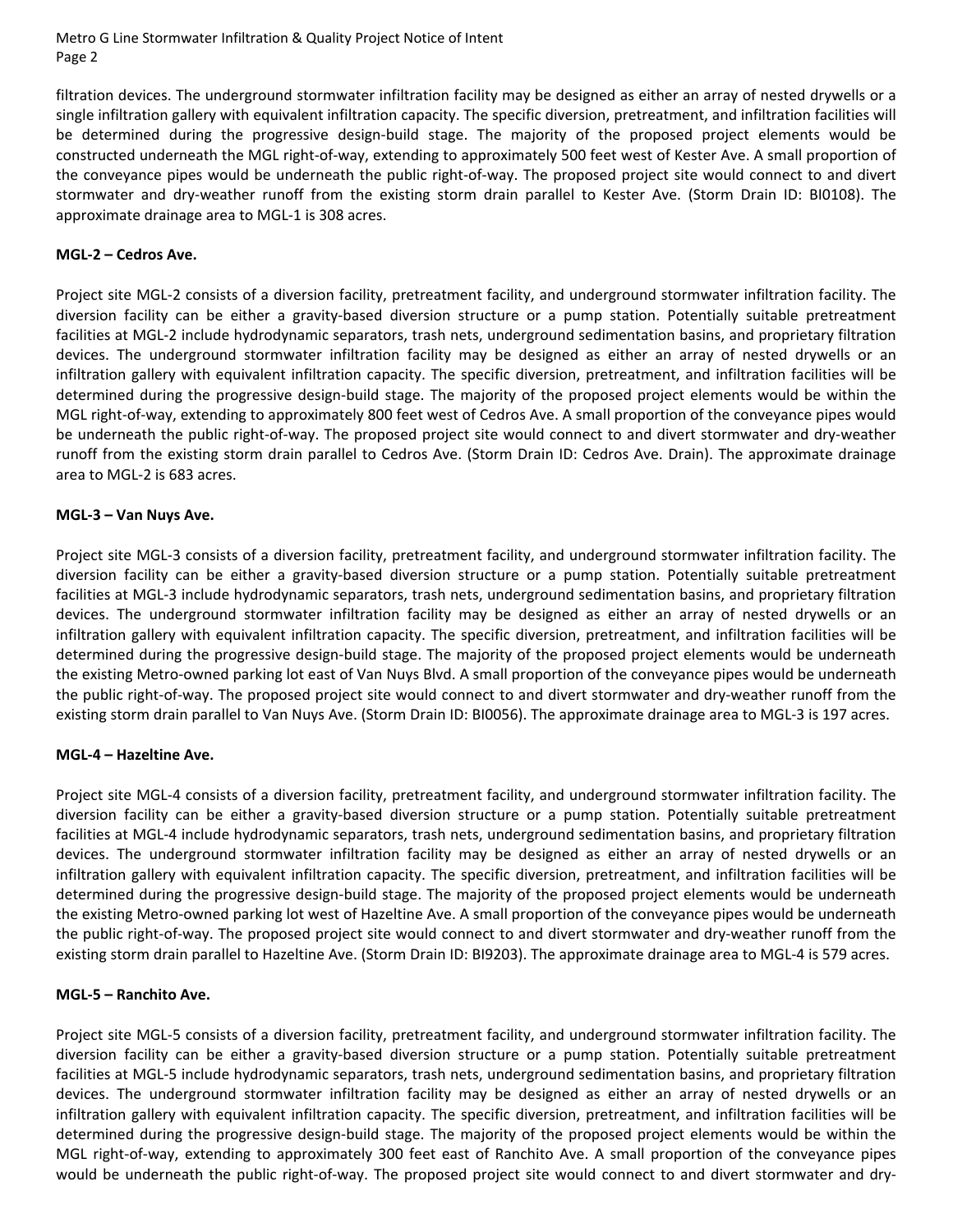Metro G Line Stormwater Infiltration & Quality Project Notice of Intent Page 3

weather runoff from the existing storm drain parallel to Ranchito Ave. (Storm Drain ID: BI0466). The approximate drainage area to MGL‐5 is 193 acres.

#### **MGL‐6 – Woodman Ave.**

Project site MGL‐6 consists of an underground stormwater infiltration facility and pretreatment facility. Potentially suitable pretreatment facilities at MGL‐6 include hydrodynamic separators, trash nets, underground sedimentation basins, and proprietary filtration devices. The underground stormwater infiltration facility may be designed as either an array of nested drywells or an infiltration gallery with equivalent infiltration capacity. The specific pretreatment and infiltration facilities will be determined during the progressive design-build stage. All proposed project elements would be within the MGL right-ofway, extending to approximately 200 feet east of Woodman Ave. The proposed project site would connect to the existing catch basins along both the east and west sides of the Woodman Ave./G Line Busway intersection. The proposed project site would intercept and capture surface stormwater and dry-weather runoff from approximately 67 acres of drainage area.

#### **MGL‐7 – Fulton Ave.**

Project site MGL‐7 consists of a diversion facility, pretreatment facility, and underground stormwater infiltration facility. The diversion facility can be either a gravity‐based diversion structure or a pump station. Potentially suitable pretreatment facilities at MGL‐7 include hydrodynamic separators, trash nets, underground sedimentation basins, and proprietary filtration devices. The underground stormwater infiltration facility may be designed as either an array of nested drywells or an infiltration gallery with equivalent infiltration capacity. The specific diversion, pretreatment, and infiltration facilities will be determined during the progressive design-build stage. The majority of the proposed project elements would be within the MGL right‐of‐way, extending to approximately 400 feet southeast and northwest of the Fulton Ave./G Line Busway intersection. A small proportion of the conveyance pipes would be underneath the public right‐of‐way. The proposed project site would connect to and divert stormwater and dry-weather runoff from the existing storm drain parallel to Fulton Ave. (Storm Drain ID: BI9204). The approximate drainage area to MGL‐7 is 292 acres.

**DOCUMENT AVAILIBILITY:** Due to COVID‐19 protocols, the project documents are available on LACMTA's website www.metro.net/orangeline. Hard copies will be made available upon request.

**RESPONSES AND COMMENTS**: LACMTA will accept written comments on the Draft IS between June 21, 2022, and July 20, 2022. Please indicate a contact person for your agency or organization and send your comments to:

> Melissa Levitt, Senior Environmental Specialist Los Angeles County Metropolitan Transportation Authority One Gateway Plaza MS 99‐16‐9 Los Angeles, CA 90012

Your comments may also be sent by email to levittm@metro.net